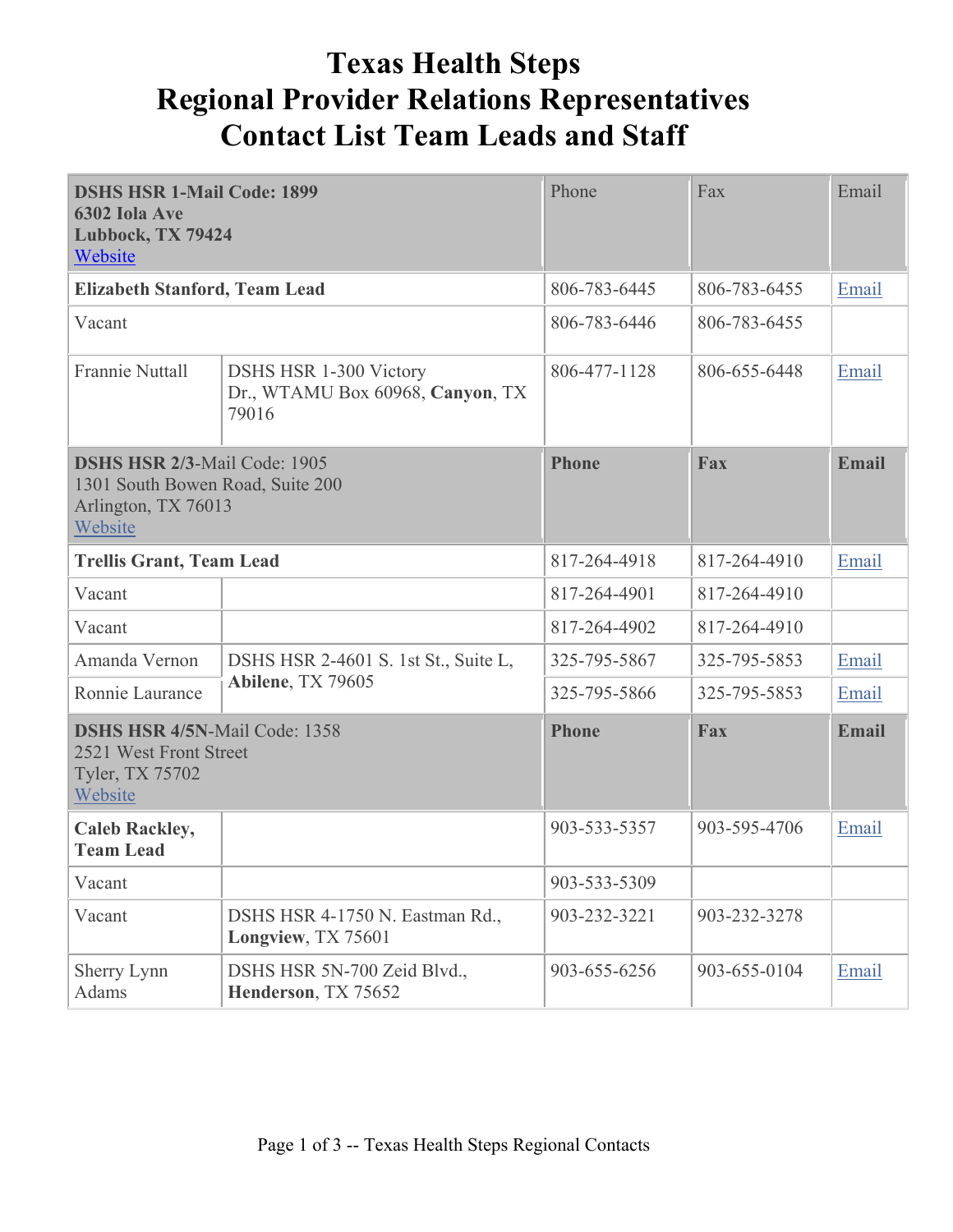| <b>DSHS HSR 6/5S-Mail Code: 1906</b><br>5425 Polk, Suite 460J<br>Houston, TX 77023-1497<br>Website  |                                                         | <b>Phone</b> | Fax          | <b>Email</b> |
|-----------------------------------------------------------------------------------------------------|---------------------------------------------------------|--------------|--------------|--------------|
|                                                                                                     | <b>Shannon Jones, Team Lead</b><br>713-767-3105         |              | 713-767-3125 | Email        |
| Julianne McNeff                                                                                     |                                                         | 713-767-3179 | 713-767-3125 | Email        |
| <b>Trevore Donaldson</b>                                                                            |                                                         | 713-767-3139 | 713-767-3125 | Email        |
| Vacant                                                                                              | DSHS HSR 5S-3105 Executive Blvd.,<br>Beaumont, TX 77705 | 409-730-1839 | 409-730-1845 |              |
| <b>DSHS HSR 7-Mail Code: 1902</b><br>2408 South 37th Street<br>Temple, TX 76504-7168<br>Website     |                                                         | <b>Phone</b> | Fax          | <b>Email</b> |
| <b>Kimberly Langley, Co-Team Lead</b>                                                               |                                                         | 254-760-1176 | 254-773-2722 | Email        |
| <b>Suzan Hutchison, Co-Team Lead</b>                                                                |                                                         | 254-563-5412 | 254-773-2722 | Email        |
| <b>Alice Watkins</b>                                                                                |                                                         | 254-771-6792 | 254-773-2722 | Email        |
| Marjorie Douglas                                                                                    |                                                         | 254-231-9029 | 254-773-2722 | Email        |
| Deneice Pryor                                                                                       |                                                         | 512-789-2156 | 254-773-2722 | Email        |
| Vacant                                                                                              |                                                         | 254-624-7389 | 254-773-2722 |              |
| <b>DSHS HSR 8-Mail Code: 5716</b><br>7430 Louis Pasteur<br>San Antonio, TX 78229<br>Website         |                                                         | <b>Phone</b> | Fax          | <b>Email</b> |
|                                                                                                     |                                                         |              |              |              |
| Velma Stille, Team Lead                                                                             |                                                         | 210-949-2159 | 210-949-2047 | Email        |
| David Garcia                                                                                        |                                                         | 210-949-2109 | 210-949-2041 | Email        |
| Vacant                                                                                              |                                                         | 210-949-2123 | 210-949-2041 |              |
| Kathryn<br>Winkelmann                                                                               | PO Box 1536, Bandera, TX 78003                          | 830-796-6172 | 830-796-8440 | Email        |
| <b>DSHS HSR 9/10-Mail Code: 1903</b><br>401 E Franklin St, Ste #210<br>El Paso, TX 79901<br>Website |                                                         | <b>Phone</b> | Fax          | <b>Email</b> |
| <b>Arturo Diaz, Team Lead</b>                                                                       |                                                         | 915-834-7735 | 915-834-7802 | Email        |
| Miguel Ortega                                                                                       |                                                         | 915-834-7693 | 915-834-7802 | Email        |
| Pamela<br>Rodriguez                                                                                 | 2301 N. Big Spring St., Suite 300,<br>Midland, TX 79705 | 432-571-4126 | 432-571-4153 | Email        |